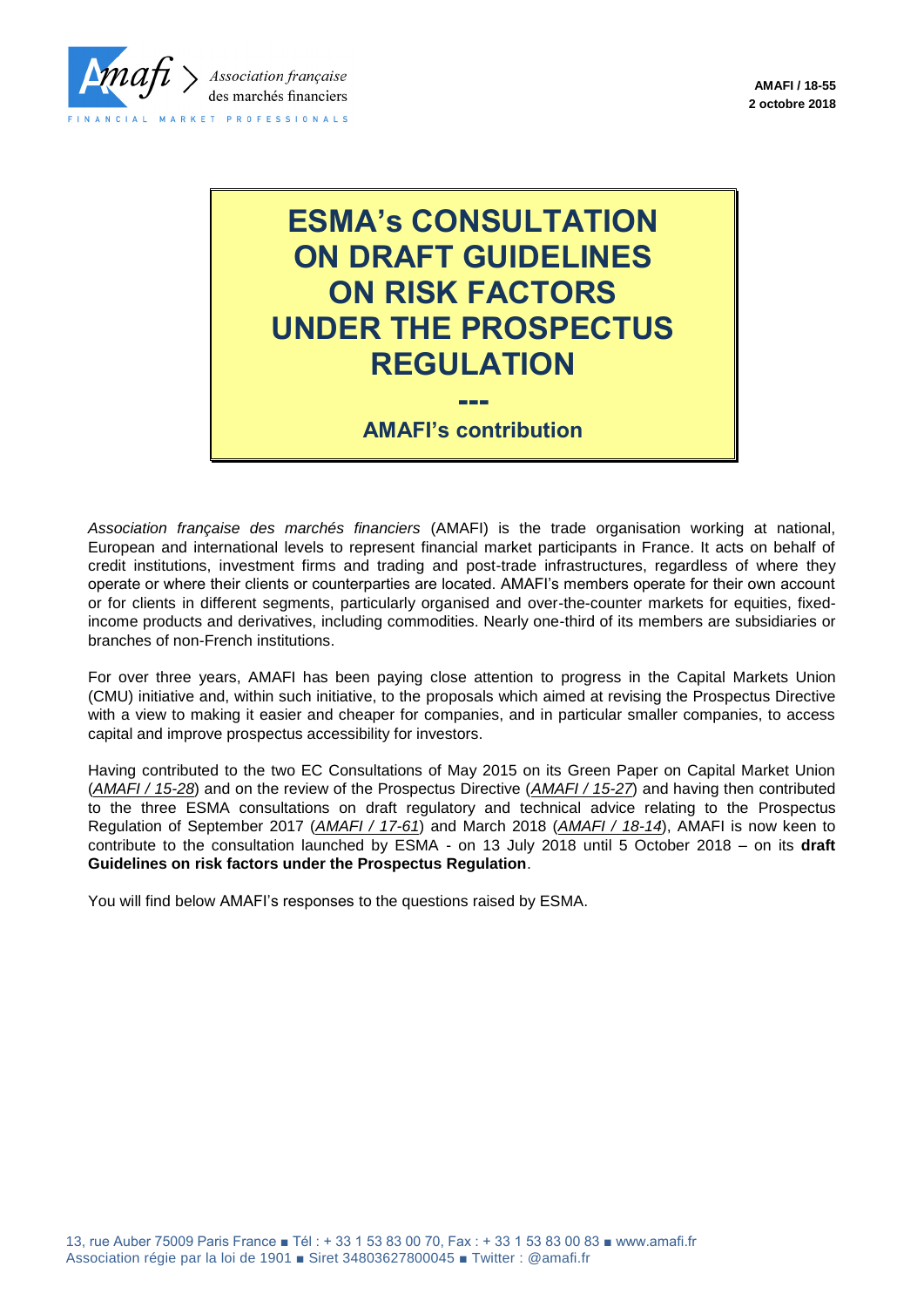

# **A. Specificity**

#### **Question 1: Do you agree with the suggested draft guidelines on specificity? If not, please provide your reasoning.**

**Guideline 1**: The competent authority should review whether the disclosure of the risk factor establishes a clear and direct link between the risk factor and the issuer, guarantor or securities. The competent authority should challenge the persons responsible for the prospectus if it appears that risk factor disclosure has not been drafted specifically for the issuer/guarantor or the securities.

Article 16 of the Prospectus Regulation (PR) requires that the risk factors featured in a prospectus be "specific" to the issuer and/or to the securities. This means that they should be relevant to the issuer, as indicated by ESMA in its explanations. Among these risks that are relevant to the issuer, they may be risks that are unique to the issuer but others, such as risks factors related to the issuer's industry, which are not unique but are just as relevant to the issuer as they are relevant to all issuers across that industry.

AMAFI agrees that there should be a "clear" link between the risk factor and the issuer, guarantor or securities but fears that the adjective "direct" be misconstrued by the NCAs. Surely, what ESMA calls "boiler-plate" risks should be excluded but not the industry specific risks which may be shared with other issuers but remain nevertheless "specific" to the issuer.

AMAFI would like the Guidelines to be modified to remove the word "direct" and express clearly what is set above, the key word being that the risks factors must be "relevant" to the issuer, guarantor or securities.

**Guideline 2**: The competent authority should challenge the inclusion of risk factors that are generic and only serve as disclaimers or where there is no clear and direct link between the issuer/guarantor or the securities and the risk factor. Where necessary, the competent authority should request the persons responsible for the prospectus to amend such a risk factor or request a clearer explanation. The competent authority should not approve a prospectus where specificity is not apparent from the disclosure of the risk factor.

AMAFI strongly disagrees with the last sentence of Guideline 2. If the competent authority may challenge any aspect of the prospectus and require an amendment, a clearer explanation or a further disclosure, it should not be given the authority to refuse to approve a prospectus, just because the NCA considers (in a subjective manner) that "*specificity is not apparent from the disclosure of the risk factor*".

It should be recalled that the relevant persons responsible for the contents of a prospectus, namely the issuer and its directors, have potential legal liability to investors for the accuracy and completeness of the prospectus (and particularly in the context of large international offerings of securities, the risk may be quite high of legal action being brought against issuers and their directors on the basis of a range of country's laws before several jurisdictions, including in the U.S.). In contrast, NCAs who will use the proposed Guidelines in their review of the "specificity and materiality" of risks factors do not accept responsibility to investors for the prospectus and furthermore are protected by statutory immunity.

Given that situation, if a discussion (a challenge) and additional requests are part of a fair process, the issuer should, at the end of the day, be able to decide which relevant and material risks factors it wishes to disclose for which it may face legal action and potential liability.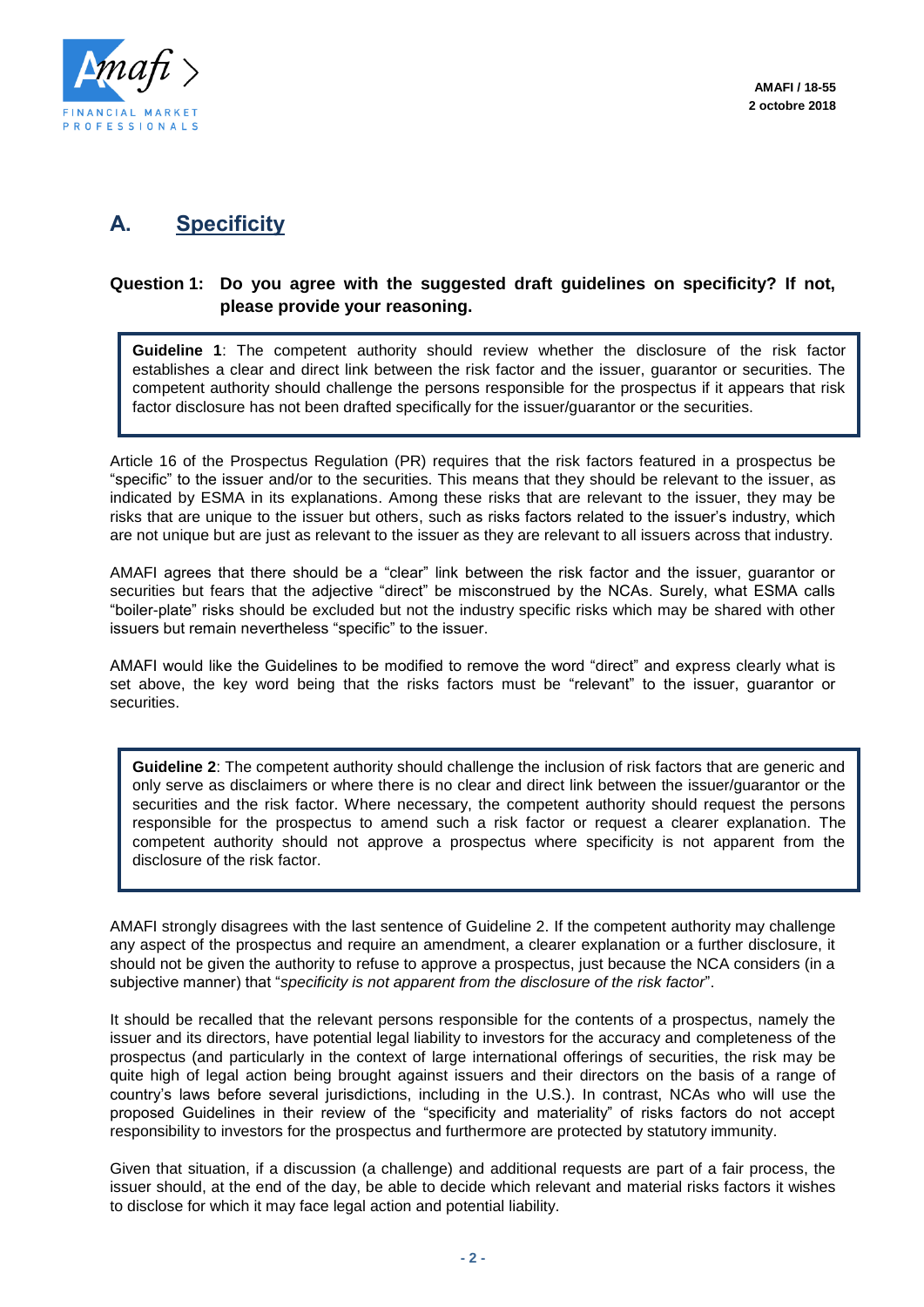

## **B. Materiality**

#### **Question 2: Do you agree with the suggested draft guideline 3? If not, please provide your reasoning.**

**Guideline 3**: Where the materiality is not apparent from the disclosure in the risk factor, the competent authority should challenge the inclusion of the risk factor. Where necessary, the competent authority should request the persons responsible for the prospectus to amend such a risk factor or request a clearer explanation. The competent authority should not approve a prospectus where materiality is not apparent from the disclosure of the risk factor.

AMAFI reiterates its comments in relation to Guideline 2 above. Given the liability that may be potentially incurred by the issuer and its directors in relation to the accuracy and completeness of the prospectus, the last sentence of Guideline 2 should be removed.

AMAFI also questions the reference, in ESMA's explanations, to the IFRS definition of materiality which was developed specifically for financial reporting but does not appear to be relevant or appropriate when assessing the materiality of a risk factor. Such reference should not be kept in the future Guidelines.

#### **Question 3: Do you agree with the suggested draft guideline 4 on quantitative information? If not, please provide your reasoning.**

**Guideline 4**: The competent authority should review that the potential negative impact of the risk factor on the issuer/guarantor and/or the securities is disclosed

AMAFI is worried about ESMA's indication that "*Where available, the disclosure of quantitative information, in order to illustrate the potential negative impact of a risk factor should be included. However, where quantitative information is not available, the description of the potential negative impact of the risk factors may be described, using the qualitative approach".* 

Indeed, while Level 1 rules do not require the disclosure of quantitative information, this statement may encourage the NCAs to systematically require it, alleging that it can be put together easily, which in fact is not the case. In addition, providing quantitative information is likely to generate significant costs for the issuer as such quantitative data would have to be verified by the auditors. Also, disclosing existing quantitative data used for internal purposes could have a negative impact on the business secrecy which is key for the issuer.

Such statement also creates a hierarchy between quantitative and qualitative information which does not exist either in the Level 1 rules. Article 16 (1) of the PR only requires an adequate description of each risk factor and states the "*assessment of the materiality of the risk factors may also be disclosed by using a qualitative scale of low, medium or high*".

Therefore, AMAFI would like the sentence appearing in italics in the first paragraph above to be removed from the future Guidelines. NCAs should be encouraged to have flexibility regarding the way in which the potential negative impact of the risk factor on the issuer/guarantor and/or the securities is disclosed.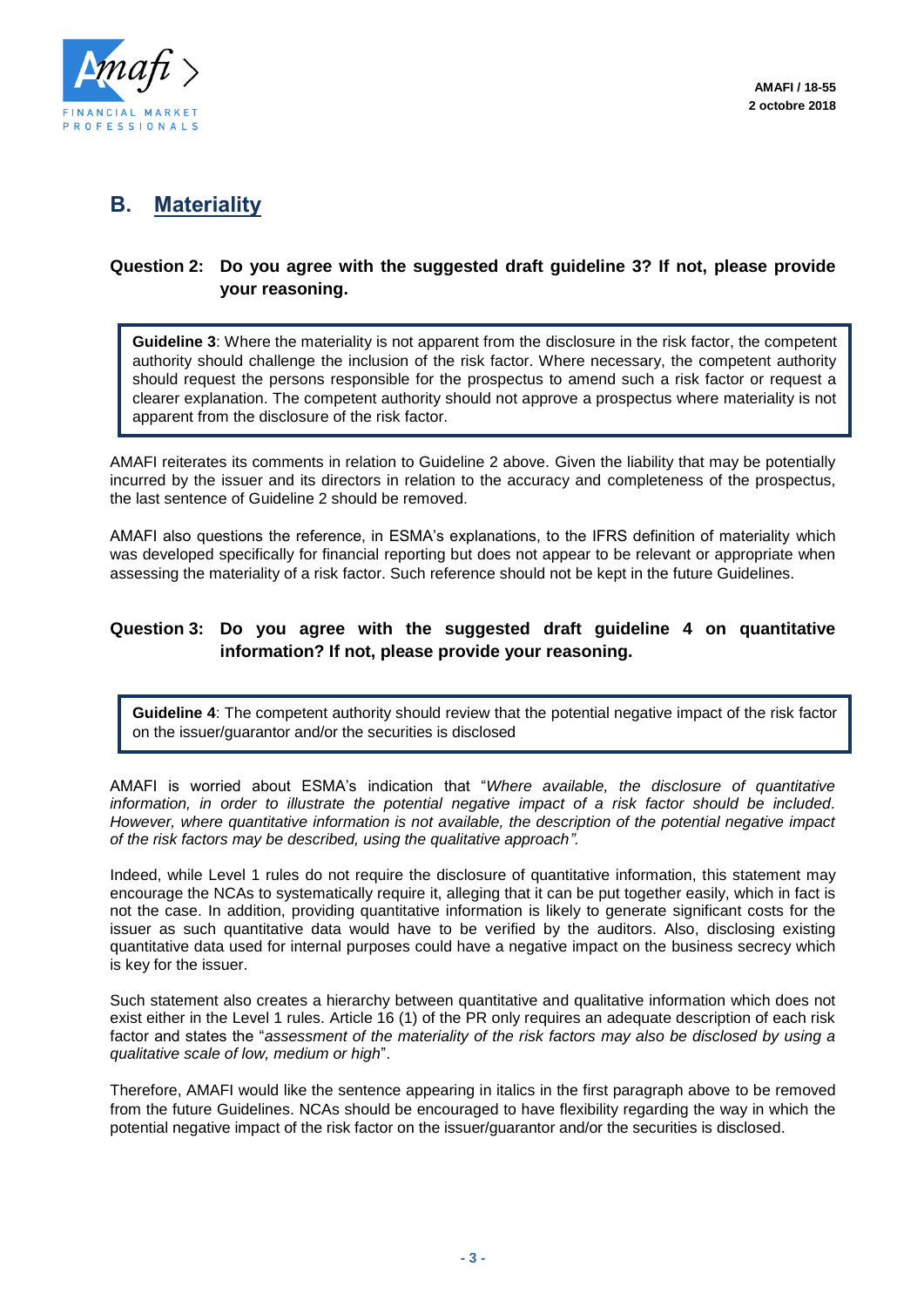

#### **Question 4: Do you agree with the suggested draft guideline 5 on mitigating language? If not, please provide your reasoning.**

**Guideline 5**: Where materiality is compromised by the inclusion of mitigating language the competent authority should challenge the inclusion of such language. Where necessary, the competent authority should request the persons responsible for the prospectus amend the risk factor disclosure in order to remove such mitigating language.

AMAFI does not have any comment in relation to Guideline 5.

# **C. Corroboration of the materiality and specify**

#### **Question 5: Do you agree with the suggested draft guideline 6 on corroboration of specificity and materiality? If not, please provide your reasoning.**

**Guideline 6:** Where the competent authority considers that the materiality and the specificity of a risk factor is not corroborated by a reading of the prospectus, the competent authority should challenge the inclusion of such risk factor. Where necessary, the competent authority should request that the persons responsible for the prospectus amend the relevant risk factor or request a clearer explanation, so as to make it clear why it is specific and material. The competent authority should not approve a prospectus where it is not apparent that materiality and specificity are corroborated.

AMAFI reiterates its comments in relation to Guidelines 2 and 3 above (see Questions 1 and 2). Given the liability that may be potentially incurred by the issuer and its directors in relation to the accuracy and completeness of the prospectus, the last sentence of Guideline 6 should be removed.

### **D. Presentation of risk factors across categories**

#### **Question 6: Do you agree with the suggested draft guidelines on Presentation of risk factors across categories? If not, please provide your reasoning.**

**Guideline 7**: The presentation of risk factors across categories (depending on their nature) should aid investors in navigating the risk factors section. Where this is not the case, the competent authority should challenge the presentation. Where necessary, the competent authority should request that the persons responsible for the prospectus amend the presentation of risk factors across categories. The competent authority should not approve a prospectus when risk factors are not presented across categories based on their nature.

AMAFI reiterates its comments in relation to Guidelines 2, 3 and 6 above (see Questions 1, 2 and 5). Given the liability that may be potentially incurred by the issuer and its directors in relation to the accuracy and completeness of the prospectus, the last sentence of Guideline 7 should be removed.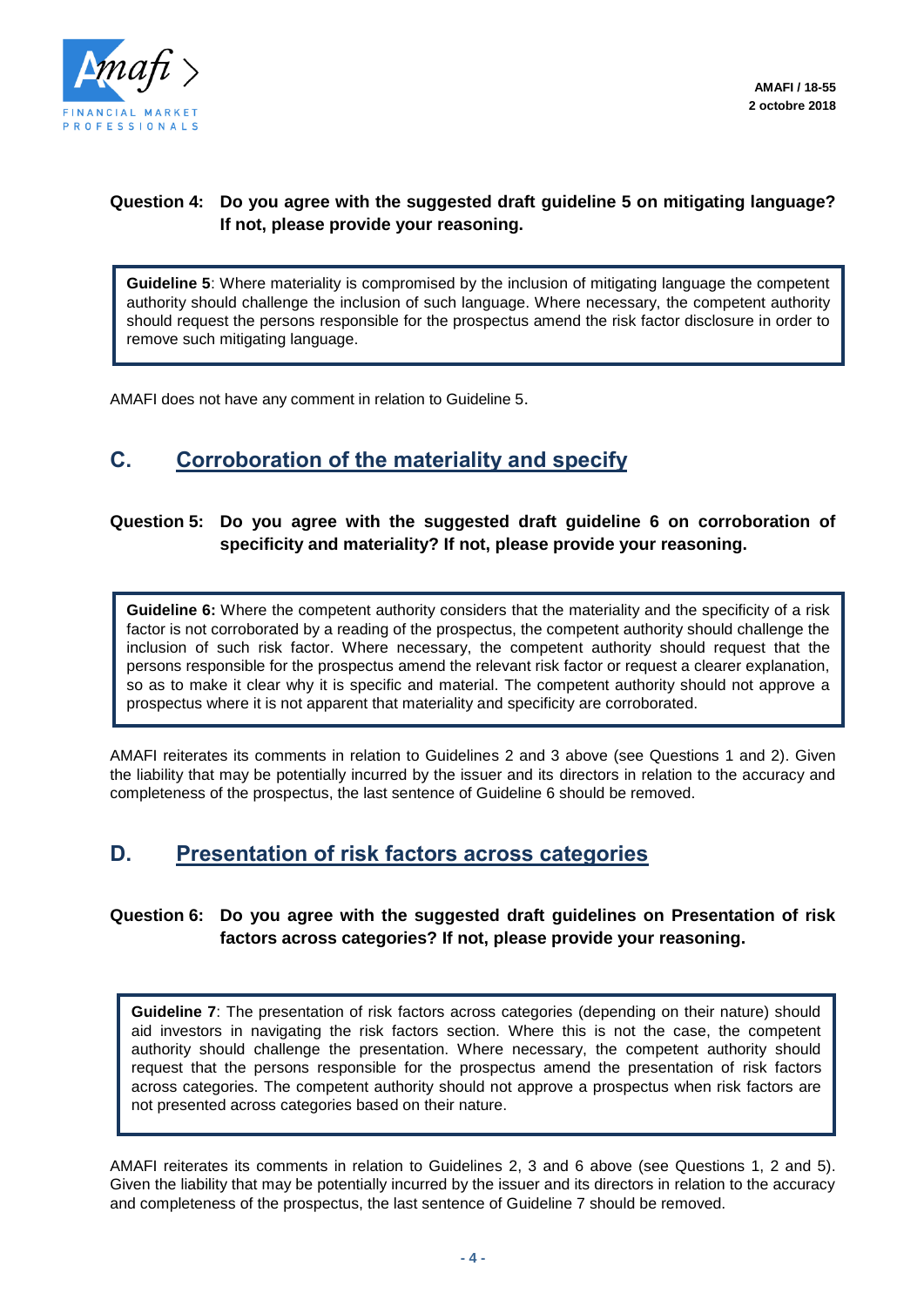

Regarding the categories which are proposed, AMAFI considers that they are acceptable provided that they are proposed, as mentioned, "*as an example*", and not in a rigid way which would make it mandatory to have exactly these categories and in the same order. In fact if roughly, the proposed categories are those commonly used in practice, the order in which they are presented is not the usual order which is most commonly used. The explanation attached to the future Guideline 7 should therefore be clarified to ensure that there will be no possibility for the NCAs to impose, and in that order, what is allegedly proposed as an example.

**Guideline 8**: The competent authority should ensure that each of the categories are identified within the risk factors section of the prospectus via the use of appropriate headings.

AMAFI agrees with the drafting of Guideline 8.

#### **Question 7: Do you agree with that the number of categories to be included in a risk factor section, should not usually exceed 10? If not, please provide your reasoning.**

**Guideline 9**: The competent authority should ensure that the number of categories included in the prospectus is not disproportionate to the size/complexity of the transaction and risk to the issuer/guarantor.

AMAFI agrees with the drafting of Guideline 9 and with the drafting of the following paragraph in the Consultation Paper, which suggests flexibility in the appreciation of the number of categories to be used. as it is stated that the figure of 10 categories should be reduced in certain circumstances but may also be extended in others. The flexibility is very important to adapt the number of categories to the size and complexity of the issuer and the transaction.

**Guideline 10**: Categories should only be further divided into sub-categories in cases where subcategorisation can be justified on the basis of the particular type of prospectus. Competent authorities should challenge the use of subcategories in the risk factors section in other circumstances

AMAFI does not have any particular comment in relation to Guideline 10.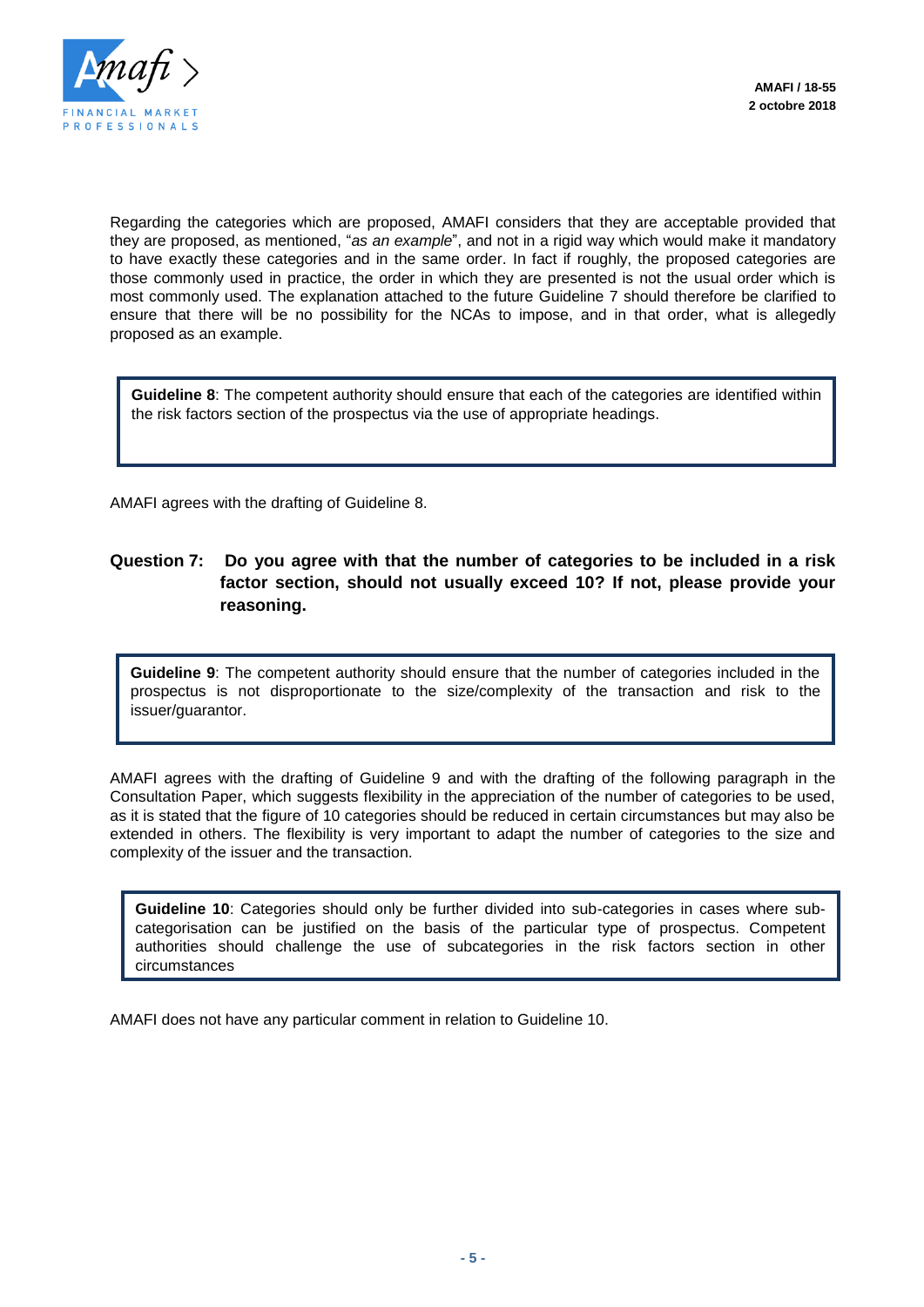

## **E. Focused/concise risk factors**

#### **Question 8: Do you agree with the suggested draft guidelines on focused/concise risk factors? If not, please provide your reasoning.**

**Guideline 11**: Competent authorities should ensure that the disclosure of each risk factor is presented in a concise form. Where this principle is not complied with, competent authorities should challenge the wording and request more focused disclosure.

AMAFI is surprised by this Guideline which is not in the scope of the guidelines for which ESMA has been given a mandate, under article 16(4) of the PR ("*ESMA shall develop guidelines to assist competent authorities in their review of the specificity and materiality of risk factors and of the presentation of risk factors across categories depending on their nature*").

If, in principle, requesting that risk factors be presented in a "*focused/concise*" way is logical, NCAs should not be encouraged to require concision to the detriment of comprehensibility. AMAFI does not see in any case the benefit of this Guideline, given that article 6 (2) of the PR contains a general statement applicable to all disclosures made in the prospectus which is drafted in a more balanced way, with the adjectives "*easily analysable, concise and comprehensible*". This is sufficient and constitutes one more reason why this Guideline should be removed. If ever it was kept, it should be amended to aim at maintaining a good balance between concision and comprehensibility.

### **F. Risk factors in the summary**

#### **Question 9: Do you agree with the suggested draft guideline on risk factors in the summary? If not, please provide your reasoning.**

**Guideline 12**: Where a summary has been included in the prospectus, competent authorities should ensure that the order of its presentation of key risks is consistent with the order of the risk factors in the risk factors section.

AMAFI does not have any particular comment in relation to Guideline 12.